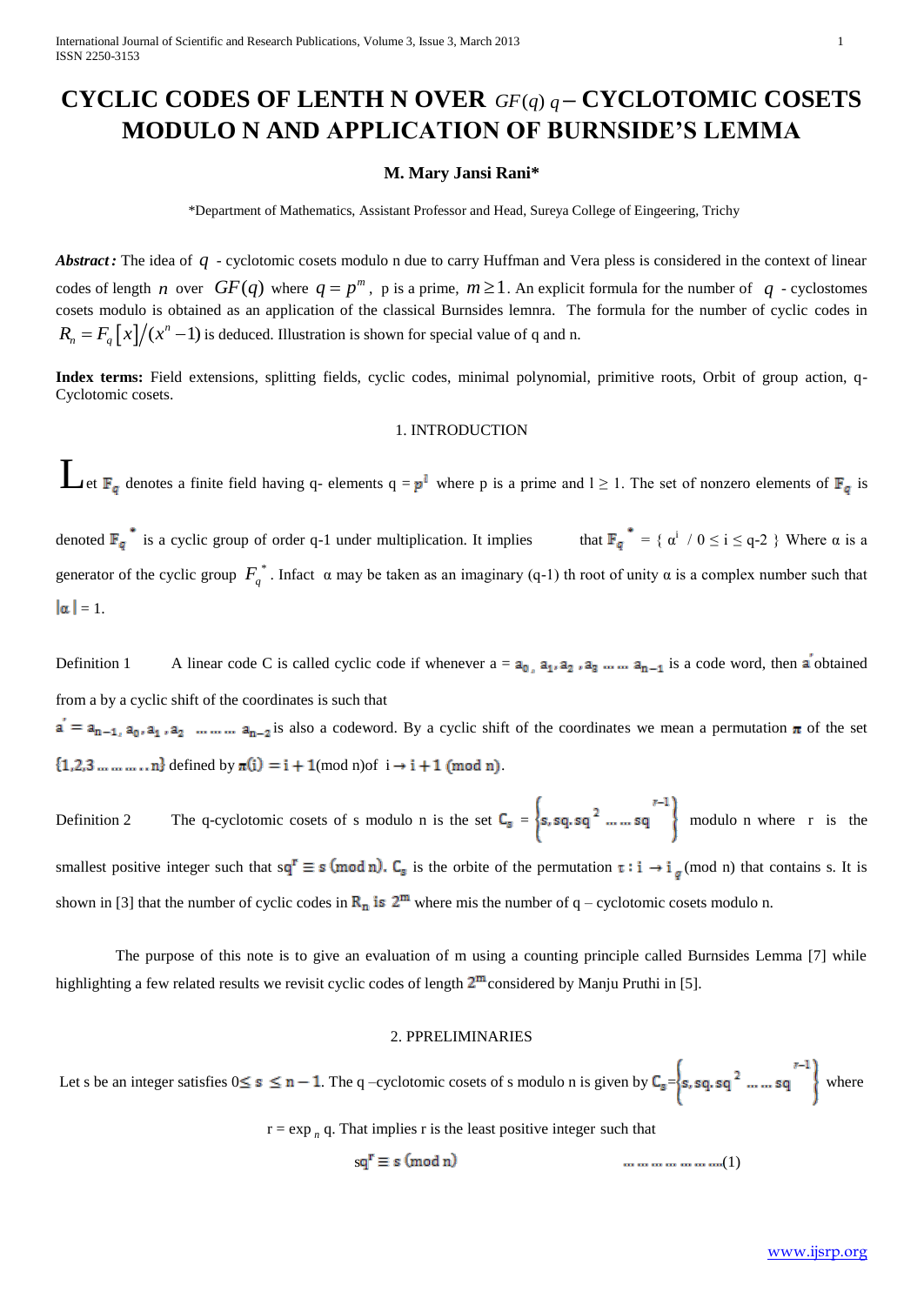Definition 3 Let  $\sigma = \pi_{q}$  for  $I = 1, 2, 3, \ldots$ . The a permutation belonging to  $G_q$ . Let  $s \in T$ ,  $0 \le s \le n - 1$ . The orbit of s under  $\sigma$  written  $\sigma_{s} \sigma = \sigma^{t}$  (s)  $t \in N \cup \{0\}$ .

Example 4 Let T = { 0,1,2,3,4 } n = 5 q = 3 G<sub>3</sub> = { 
$$
I_{5,}\pi_{3}, \pi_{3^2}, \pi_{3^3}
$$
 }. We note that  $\pi_{3^4}$  (T) the orbit of  $2 \in T$  under  $\pi_{3}$   
is $O_{2,\pi_{3}} = {\pi_{3}^2 (2) / t \in N} = { 2, \pi_{3}(2), \pi_{3^2}(2), \pi_{3^2}(2), \pi_{3^2}(2)}$ 

Next, when C is a cyclic code of length n, a codeword  $c(x) = c_0 c_1 c_2 \dots \dots \dots \dots c_{n-1}$  where  $c_i \in \mathbb{F}_q$  is identified with the polynomial  $c(x) = c_0 + c_1 x + c_2 x^2$  ... ... ...  $c_{n-1} x^{n-1}$  which is an element of  $\mathbb{R}_n$  Since  $\mathbb{R}_n$  is the ring the set [x] = { / i = 0,1,2,3……..n-1} is a vector space of dimension n over  $\mathbb{F}_q$ . Therefore  $V_{n,q}[x]$  is isomorphic to  $\mathbb{R}_n$  when multiplication of polynomial in  $V_{n,q}[x]$  is reduced modulo  $x^n-1$  while considering  $\mathbb{R}_n$  since  $\langle x^n - 1 \rangle$  is principle ideal of  $\mathbb{F}_q[x]$ ,  $I[x] = \langle x^n - 1 \rangle = \{g(x) (x^n - 1) / g(x) \in \mathbb{F}_q[x] \}$  an element of  $\mathbb{R}_n$  is of the form  $c_0 + c_1 x + c_2 x^2$  ... ... ... ..  $c_{n-1} x^{n-1} + I[x]$   $c_i \in \mathbb{F}_q$ . Since  $\mathbb{R}_n$  is also a principle ideal domain, the principle ideal generated by h (x)  $\in \mathbb{R}_n$  is denoted by  $\langle h(x) \rangle$ . If  $\alpha$  is a primitive  $n^{th}$  root of unity  $\alpha^n =1$  and  $\alpha^m \neq 1$ occurring in some extension  $\mathbb{F}_q^t$  of  $\mathbb{F}_q$ ,  $t \geq 1$ , then  $h(x) = \prod_s M_s$ , (x) where s runs through a subset of representatives of the q – cyclotomic cosets modulo n and  $M_{s}$ ,  $(x) = \prod_{i \in \sigma_s} (x - \alpha^i)$  where  $c_s$  is the q cyclotomic cosets modulo n in [3]. If

 $=\mathbb{F}_{q}$   $\left\{\n\begin{array}{ccc}\n-1 & 0 \\
0 & \text{is} \\
0 & \text{is}\n\end{array}\n\right.$  a cyclic group of order  $q^t$ -1. If  $\alpha$  is a primitive  $n^{th}$  root of unity occurring  $\mathbb{F}_q$ <sup>t</sub>,  $\alpha^n$  =1 implies that  $\mathbb{F}_q$ <sup>t</sup>, contains a cyclic subgroup of order n</sup> and by Lagrange's theorem n divides  $O(\mathbb{F}_q^{t}) = q^t$  -1. Suppose that r is a primitive element in  $\mathbb{F}_q^{t}$  where  $t = exp_n q$ . If  $\alpha \in \mathbb{F}_q$  is such that  $\alpha = r^d$  is a primitive  $n^{th}$  root of unity where  $d = \frac{q^t-1}{n}$  the zeros of  $M_{s}$ ,  $(x)^s$ are .

There are actually  $\alpha^s$ ,  $\alpha^{sq}$ ,  $\alpha^{sq}$   $\cdots$   $\cdots$   $\cdots$   $\alpha^{sq}$   $\cdots$  where r is the least positive integer such that  $ds q^r \equiv ds (q^t-1)$  if and only if  $sq^r \equiv s \pmod{n}$ . This leads to the definition of the q-cyclotomic cosets given in (1).

# 3. q ARY CYCLIC CODES OF LENGTH  $2^m$  (m - 3)

We consider cyclic codes of length  $2^m$  (m  $\geq$  3) over GF(q) =  $\mathbb{F}_q$  where q =  $p^l$ , p an odd prime and  $l \geq 1$ . Manju pruthi [5] obtains q cyclotomic cosets modulo  $2^m$  using purely number theoretic ideas and the structure of a cyclic code given as a  $[2^m, 2^{i-1}, 2^{m-i+1}]$  code over  $\mathbb{F}_q$ ,

 $1 \le i \le m$  and  $m \ge 3$ . The restriction  $m \ge 3$  arises from the fact that when q is odd

 $q^{\frac{\varphi(z^m)}{2}} \equiv 1 \pmod{2^m}$ . In other words,  $2^m$  (m  $\geq$  3) has no primitive roots modulo  $2^m$  It follows that  $\exp q = 2^{m-2}$ ,  $\varphi(2^m) = 2^{m-1}$  Manju pruthi articles [5] appeared before the publication of the book [3] authored by Huffman and Pless.

## 4. AN APPLICATION OF BURNSIDES LEMMA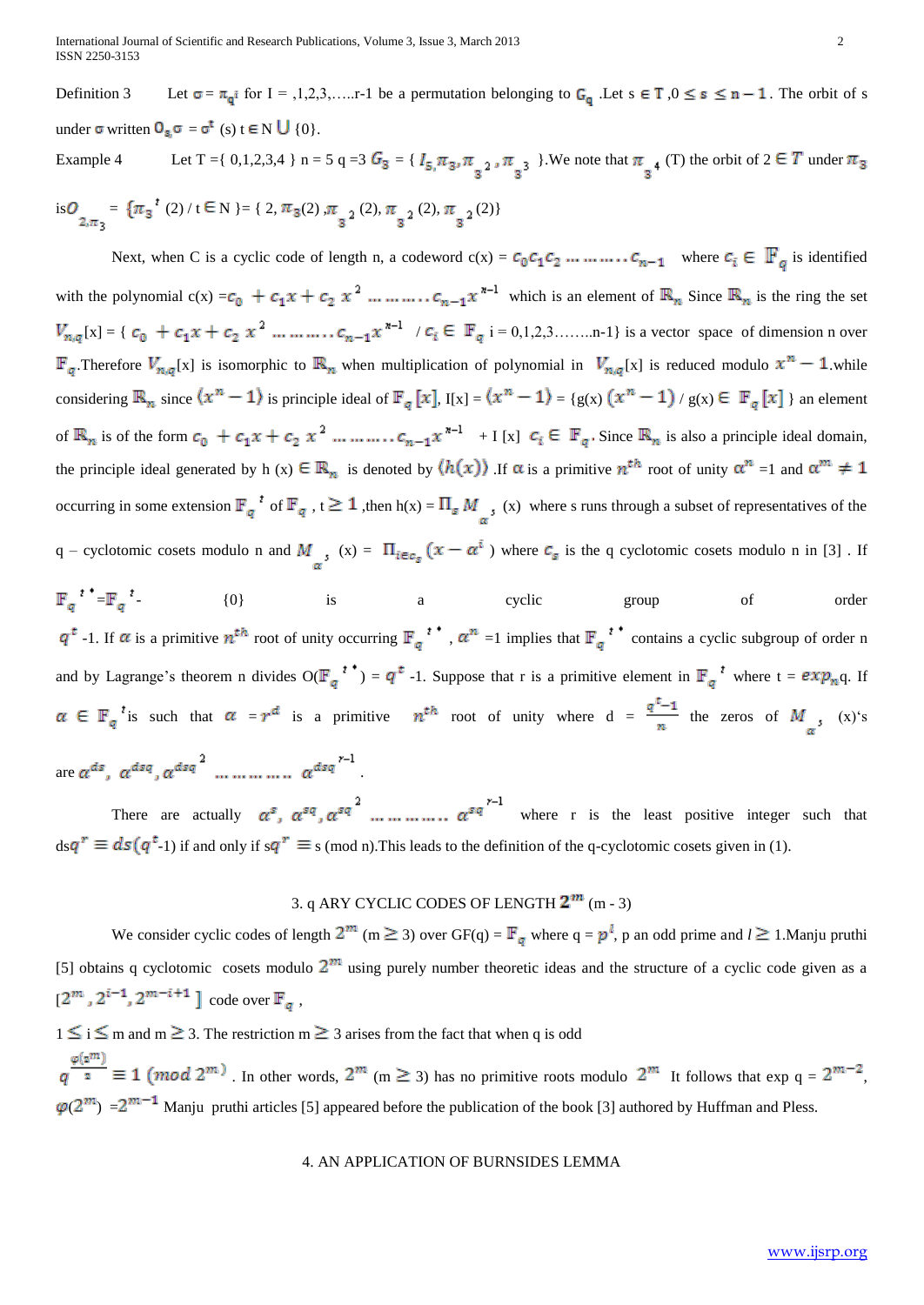Definition 5 In [7] For x,  $y \in X$  we define a congruence  $x \equiv y \pmod{G}$  to mean that there exists an element  $g \in G$  such that  $g(x) = y$  congruence mod G is an equivalence relation on x. The equivalence classes under  $\equiv$  are called the orbit of G in x. Definition 6 In [7] For  $x \in X$  we define G x as the set given by  $G_x = \{ g \in G / g(x) = x \}$  is called the stabilizer of x in G. If  $O_x$ 

denotes the orbit of G containing x, then  $|G| = |G_x||O_x|$  where  $|O_x|$  is the number of cosets of  $G_x$  in G.

Theorem 1 Let  $T = \{0,1,2,...,$  (n-1)} be the least non negative complete residue system

(mod n).If G<sub>q</sub> denotes the group of permutations  $\pi_q : i \to i_q$  for  $i \in T$ . The number of q – cyclotomic cosets modulo n is given by  $N_n(q) = \frac{1}{n} \sum_{g \in G} \psi(g)$  Where  $\psi(g)$  is the number of elements of T which are left fixed by  $g \in G_q$ Proof : We suppose that S(G) denotes the set of orbits of  $G<sub>g</sub>$  in X. let d denote the number of elements of the form  $g(x)$  where  $x \in X$ ,  $g \in G_q$  and  $g(x) = x$  for fixed

 $g \in G_q$ . The number of such elements is  $\psi$  (g). Then  $d = \sum_{g \in G} \psi$  (g)

Now, for fixed  $x \in X$  the number of elements  $g(x)$  for which  $g(x) = X$ ,  $g \in G_q$  is by definition of  $G_q$  is  $|G_q|$ . If J denotes the union of orbits of  $G_q$  we obtain

=

$$
d = \sum_{y \in J} |G_y|
$$
  
\n
$$
= \sum_{0 \in s(G)} \sum_{x \in G_Q} |G_q|
$$
  
\n
$$
\sum_{0 \in s(G)} \sum_{x \in X} |G_q|
$$
  
\n
$$
= \sum_{0 \in s(G)} \sum_{x \in X} \frac{|G_q|}{|G_x|}
$$
  
\n
$$
= \sum_{0 \in s(G)} |O_x| \frac{|G_q|}{|O_x|}
$$
  
\n
$$
= |G_q| \sum_{0 \in s(G)} 1
$$
  
\n
$$
= |G_q| N_n(q)
$$
  
\n
$$
= rN_n(q) \text{ since } |G_q| = r, exp_n q = r.
$$
  
\n
$$
rN_n(q) = \sum_{y \in J} |G_y|
$$
  
\n
$$
N_n(q) = \frac{1}{r} \sum_{y \in J} |G_y|
$$
  
\n
$$
= \frac{1}{r} \sum_{y \in G_q} \psi(g)
$$

Example 8 We consider 2– cyclotomic sets modulo 9. Here as  $exp<sub>9</sub>(9) = 6 = \emptyset(9)$ , 2 is a primitive root modulo 9. We have  $C_o = \{0\}$ ,  $C_1 = \{1, 2, 4, 8, 7, 5\}$ ,  $C_3 = \{3, 6\}$ 

The primitive 9<sup>th</sup> roots of unity lie in  $F_{26}$ , but in no smaller extension of GF (2). The irreducible factors of  $x^9 - 1$  over GF (2) have degree 1, 6 & 2. The polynomials are  $M_1(X) = x + 1$ ,  $M_\alpha(x) = x^6 + x^3 + 1$ . Where  $\alpha$  is a primitive 9<sup>th</sup> roof of unity in  $\int_2^6 \alpha^3$  is a primitive 3<sup>rd</sup> root of unity as  $(\alpha^3)^3 = 1$ . The extension  $\mathbb{F}_2^6$  of  $\mathbb{F}_2^3$  is of degree 2. So, irreducible polynomial  $\alpha^3$  over GF (2)<sup>is</sup> of degree 2. The only quadratic irreducible polynomial over G F(2) is  $X^2+X+1$ . Therefore  $X^9 - 1 = (X + 1)(X^6 + X^3 + 1)(X^2 + X + 1)$  Here  $q = 2$ ,  $|G_2| = 6$  The elements of  $G_2$  are  $\{I, \Pi_2, \Pi_4, \Pi_8, \Pi_{16}, \Pi_{32}\}$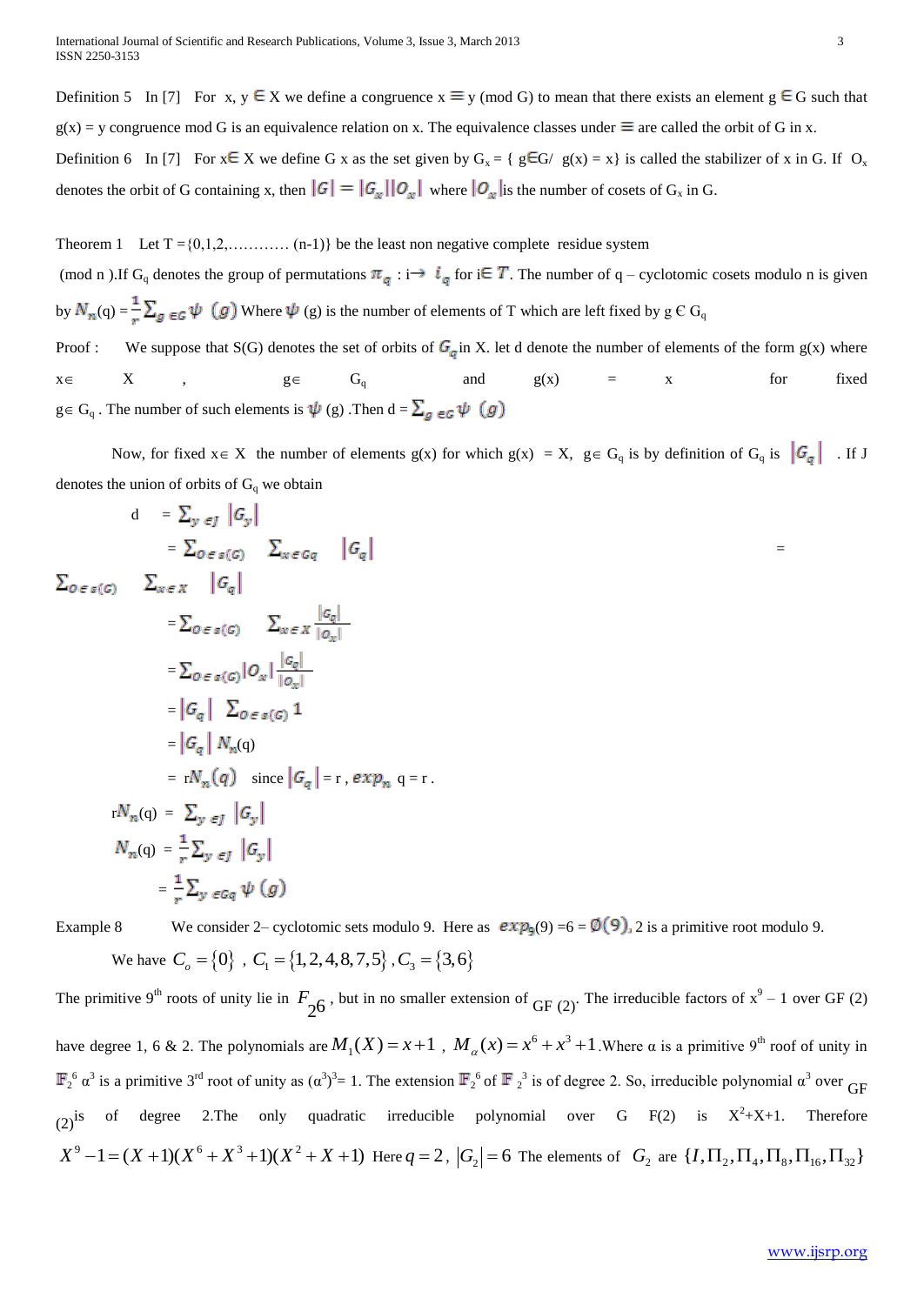$T = \{0, 1, 2, 3, 4, 5, 6, 7, 8\}$   $\psi$  (I) = 8 elements of T which are kept fixed on multiplication by 2. The q – cyclotomic cosets modulo 9 are already shown So, by Burnside's lemma, number of 2 cyclotomic cosets (mod 9) =  $18/6 = 3$ 

*Example 9* We consider 3-cyclotomic cosets modulo 13  $\alpha$  be a primitive  $13^{th}$  root of unity. The 3 – cyclotomic cosets are

 $C_o = \{0\}$   $C_1 = \{1,3,9\}$   $C_2 = \{2,6,5\}$   $C_4 = \{4,12,10\}$   $C_7 = \{7,8,11\}$  As  $\exp_{13}(3) = 3$  the primitive 13<sup>th</sup> roots of unity lie on  $\mathbb{F}$ , but in no smaller extension of GF(3). The irreducible factors of  $X^{13}$ -1 are

$$
M_1(X) = X - 1 = X + 2
$$
  

$$
M_{\alpha}(X) = X^3 + 2X + 1
$$

 $M_{\alpha^2}(X), M_{\alpha^4}(X)$  and  $M_{\alpha^7}(X)$  are also of degree 3. The number of 3 – cyclotomic cosets modulo 13 is 5. In the notation of burnsides lemma.  $|G_q| = 3 \quad \psi(I) = 13$ ,  $\psi(\pi_3) = 1$ ,  $\psi(\pi_9) = 1$  So, the number of 3 – cyclotomic cosets modulo 13 is  $\frac{1}{2}(13+1+1)=5$ 3  $+1+1=5$ 

*Theorem 10* The number of cyclic codes in  $\left(x^{n}-1\right)$  $\left[ x\right]$ 1  $R_n = \frac{F_q[x]}{x^n}$ *x*  $=$  $(-1)$  is equal to  $2^N$  where N is the number of q – cyclotomic

cosets modulon n.

T = {(1,1,2,3,4,5,7,8) **L** (1) + states or a violen as Lap Total contents of the Text in the Paris Contents of the Construction of the Construction of the Construction of the Construction of the Construction of the Constr *Proof* Let  $\alpha$  be a primitive nth root of unity occurring in  $F_{qt}$  where  $t = \exp_n(q)$ . A cyclic code C in R<sub>n</sub> is generated by a manic polynomial h(x) of minimum degree. From (2) we see that h(x) contains  $M_{\alpha}S(X)$  determined by q – cyclotomic cosets modulon n, as a factor  $M_{\alpha S}(X)$  is manic and in irreducible over  $F_q$ . Since  $M_{\alpha S}(X)$  splits only in an extension  $\mathbb{F}_q^{\dagger}$  of  $\mathbb{F}_q$ . So, each non zero cyclic code C is associated with one or more q- cyclotomic cosets chosen one at a line, two at a line and so an out of the  $N - q -$  cyclotomic cosets modulo n we observe that (o) The zero cyclic code corresponds to  $x<sup>n</sup>$ -1 the counting of a non zero cyclic code C happens with counting 1.

1) 
$$
\binom{N}{1}
$$
 times, when each q – cyclotomic coset modulo n is chosen one at a time.

2)  $\left(\begin{matrix}N\\N\end{matrix}\right)$  Times, when two q – cyclotomic cosets modulo n are chosen at a time.

………………………………………………………………………………..

…………………………………………………………………………………….

3)  $\binom{N}{i}$  times, when i q – cyclotomic coset modulo n are chosen at a time.

4)  $\binom{N}{N}$  times, when all the N q – cyclotomic coset modulo n are chosen at a time.

Thus the total member of cyclic codes in R<sub>n</sub> is given by  $1 + \left(\frac{N}{1}\right) + \left(\frac{N}{2}\right) + \dots + \left(\frac{N}{i}\right) + \dots + 1 = 2^N$ .

*Example 12* We consider 2 – cyclotomic cosets modulo 15. If  $\alpha$  is a primitive 15<sup>th</sup> root of unity  $\alpha$  belongs to  $F_2^4 = F_{16}$ . The 2 – cyclotomic cosets modulo 15 are

 $C_0 = \{0\}, C_1 = \{1,2,4,8\}, C_3 = \{3,6,9,12\}, C_5 = \{5,10\}, C_7 = \{7,11,13,14\}.$